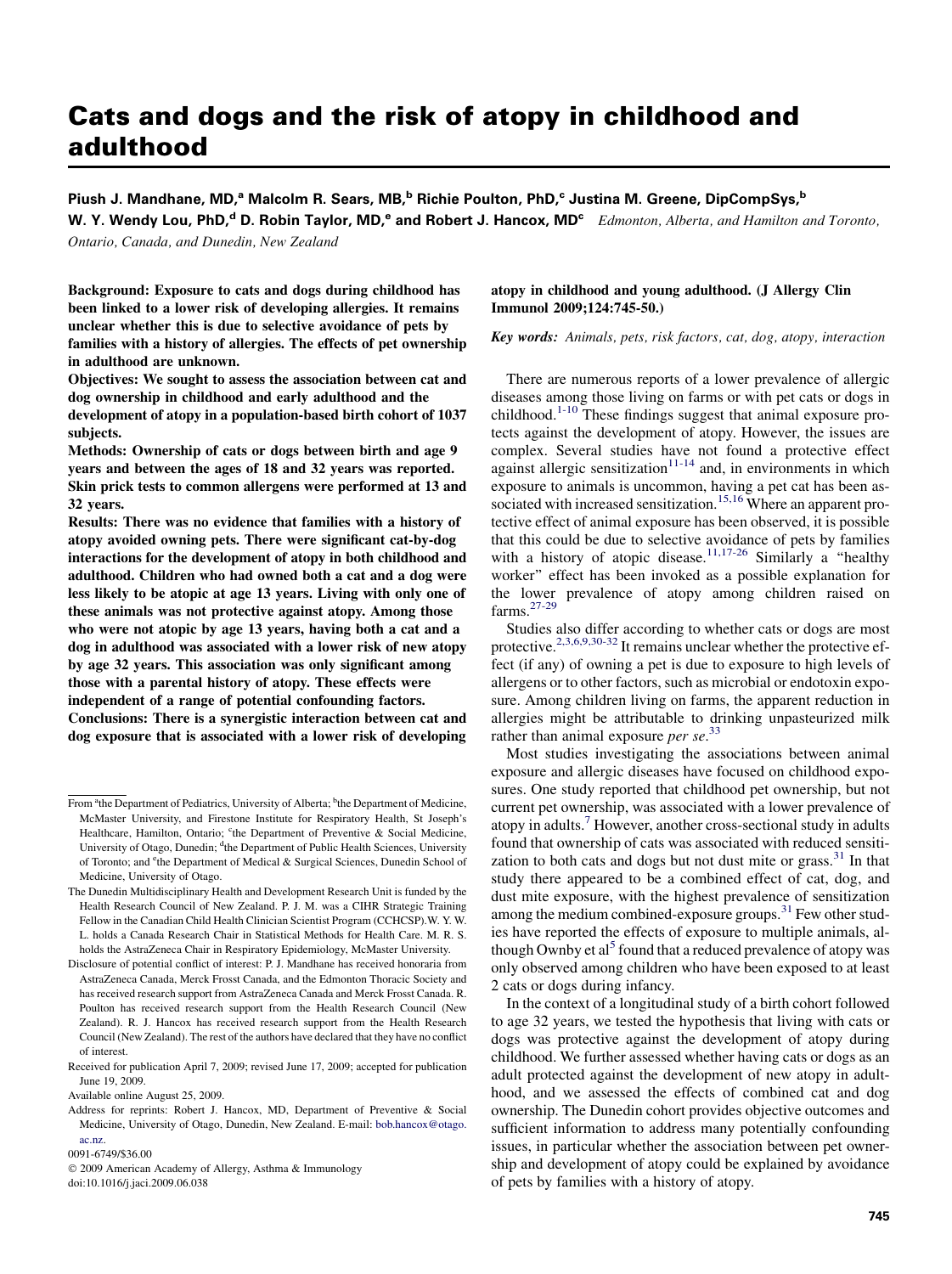Abbreviation used OR: Odds ratio

## METHODS

The Dunedin Multidisciplinary Health and Development Study is a longitudinal investigation of health and behavior in an unselected birth cohort. Study members were born in Dunedin, New Zealand, between April 1972 and March 1973.<sup>[34-36](#page-5-0)</sup> One thousand and thirty-seven children (91% of eligible births; 535 [52%] male) participated in the first follow-up at age 3 years. Cohort families represented the full range of socioeconomic status of the South Island of New Zealand. Follow-up assessments were subsequently completed at 5, 7, 9, 11, 13, 15, 18, 21, 26, and 32 years. Study members mostly identified themselves as New Zealand/European ethnicity. The Otago Ethics Committees approved the study, and written informed consent was obtained at each assessment.

Cat and dog ownership at birth and ages 3, 5, 7, and 9 years was recorded retrospectively from parental recall when the children were seen at age 9 years. Children were regarded as having lived with these animals if cat or dog ownership was reported for any of these ages. At ages 18, 21, 26, and 32 years, the Study members were asked whether they currently had a cat or dog at home. Adult ownership of these animals was defined as a positive response at any of these ages.

Parental history of asthma or hay fever was recorded at the visits at age 7 and 18 years. A parental history of atopy was defined as a positive response for either parent at one of these ages. A number of other covariates, which have been shown to influence the risk of atopy in this cohort, were also considered. Breast-feeding was recorded retrospectively at age 3 years and validated from prospective visiting nurse records.<sup>37</sup> Parental smoking was reported at ages 7, 9, 11, and 13 years.<sup>[36](#page-5-0)</sup> Current adult smoking was assessed at age 32 years and defined as smoking at least 1 cigarette a day for a month in the previous year.<sup>[36](#page-5-0)</sup> An index of household crowding was developed according to the number of children in the house at the assessment at 3 years of age divided by the number of rooms (excluding kitchens and bathrooms; Hancox RJ, unpublished data). Socioeconomic status was recorded as the highest level for either parent based on occupational status and averaged over multiple assessments from birth to age 13 years.[38](#page-5-0)

Skin prick testing was first performed at age 13 years and most recently at age 32 years.<sup>[34-36](#page-5-0)</sup> Allergens tested at age 13 years were *Dermatophagoides* pteronyssinus (Bencard, Brentford, United Kingdom), grass, cat, dog, horse, kapok (seedhair from kapok tree), wool, Aspergillus fumigatus, Alternaria species, Penicillium species, and Cladosporium species (Hollister-Stier, Spokane, Wash). At age 32 years, these allergens were supplied by ALK (Allergy Canada, Thornhill, Ontario, Canada). A wheal 2 mm or greater in diameter than that elicited by the negative control was considered positive.

The ownership of cats or dogs during childhood and adulthood was compared for those with and without a parental history of atopy and tested using  $\chi^2$  statistics to assess whether a parental history of atopy influenced pet keeping. Adult cat and dog ownership was compared between those who did and did not have atopy by age 13 years to assess whether having atopy as a child influenced the likelihood of pet ownership in adulthood.

Associations between cat or dog ownership in childhood and the development of atopy were assessed by using logistic regression. The primary outcome for these analyses was any positive skin prick test response (any atopy) at age 13 years. Secondary outcomes included atopy for cats, dogs, house dust mite, and grass. Analyses tested whether the influence of cat or dog ownership on the development of atopy was different in those with and without a parental history of atopy by computing parental history-by-pet interaction terms. Analyses also tested whether the effect of owning either a cat or dog was influenced by ownership of the other animal by computing cat-by-dog interaction terms. Subsequent analyses adjusted for sex, parental history of atopy, breast-feeding, parental smoking, household crowding, and socioeconomic status.

Similar logistic regression analyses were used to assess the associations between adult cat and dog ownership and the development of new atopy between the ages of 13 and 32 years. These analyses excluded those already atopic at age 13 years. These analyses also tested parental history-by-pet and cat-by-dog interactions. Subsequent analyses adjusted for sex, parental history of atopy, pet ownership before age 9 years, current adult smoking, breastfeeding, household crowding, parental smoking, and socioeconomic status.

Statistical analyses were performed with STATA version 10 software (StataCorp, College Station, Tex). P values of less than .05 were considered statistically significant.

## RESULTS

Of the 1035 living Study members at age 9 years, 815 (79%) provided data regarding cat and dog ownership during childhood, of whom 101 (12.4%) had had no cat or dog to age 9 years. The same number of participants also provided complete pet ownership data for ages 18, 21, 26, and 32, years, with 688 participants providing complete data for both childhood and adult exposures. Only 17 (2.5%) of these 688 participants had not had either a cat or dog at home at any age. The characteristics of those with and without pet data for childhood and adulthood are shown in Table E1 (available in this article's Online Repository at [www.jacionline.](http://www.jacionline.org) [org](http://www.jacionline.org)). Those with incomplete pet data were less likely to have atopy at ages 13 and 32 years.

Children who had been exposed to a dog by age 9 years were also more likely to have been exposed to cats ([Table I](#page-2-0)). However, adults who had a dog between the ages of 18 and 32 years were no more likely to have had a cat ([Table I\)](#page-2-0). Children who had had a cat or dog at home by age 9 years were more likely to live with these animals between the ages of 18 and 32 years ( $P < .001$  for both cats and dogs).

# Influence of atopic history on cat and dog ownership

There were no significant differences in cat or dog ownership in childhood between those with and without a parental history of atopy [\(Table II](#page-2-0)). Neither retention of cats or dogs between birth and age 9 years nor acquisition of a cat or dog by those without one at birth differed between those with and without a parental history of atopy (all  $P > .8$ ). There were also no differences by parental history in the proportion of children who had had both pets by age 9 years (41.7% of children of atopic parents vs 38.7% of children of nonatopic parents,  $P = .390$  or in the proportion who had had neither pet (13.5% of children of atopic parents vs 12.1% of children of nonatopic parents,  $P = .566$ ).

There were also no significant differences in adult cat or dog ownership between those with and without a parental history of atopy [\(Table II\)](#page-2-0). Those who were atopic to any allergen at age 13 years and those atopic to dogs specifically were slightly less likely to have a dog in adulthood, although these differences were not significant ( $P = .350$  and  $P = .209$ , respectively). Neither atopy to any allergen nor atopy to cats specifically at age 13 years appeared to influence cat ownership in adulthood ( $P = .573$  and  $P = .521$ , respectively).

# Cat and dog ownership in childhood and risk of atopy

The association between ownership of a pet and the development of atopy by age 13 years was not influenced by a parental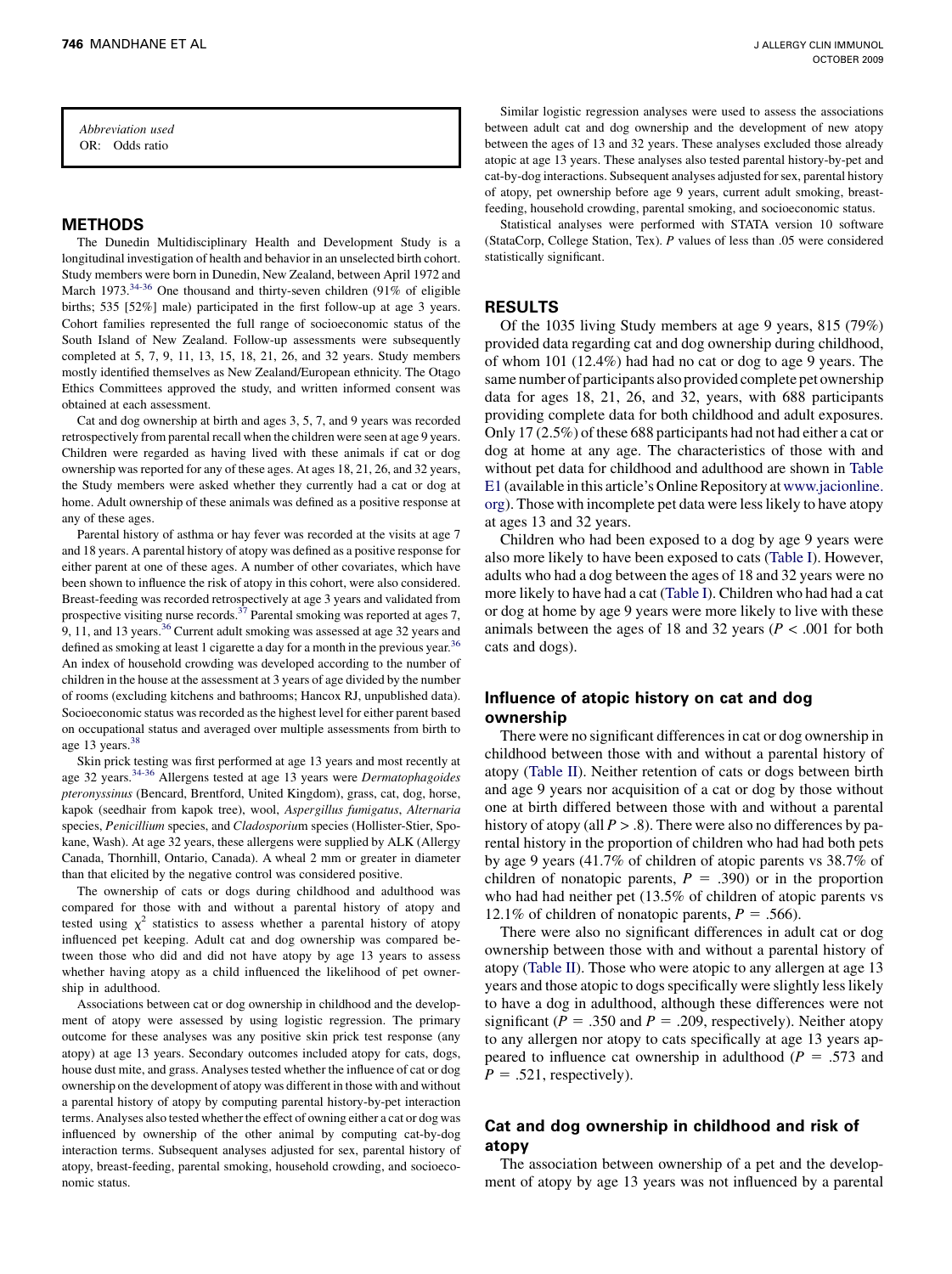# <span id="page-2-0"></span>TABLE I. Cat and dog ownership in childhood and adulthood

|     |       |                |                  |              | Dog          |              |               |
|-----|-------|----------------|------------------|--------------|--------------|--------------|---------------|
|     |       |                | Birth to age 9 y |              |              | Ages 18-32 y |               |
|     |       | No             | Yes              | <b>Total</b> | No           | Yes          | <b>Total</b>  |
| Cat | No    | $101(12.4\%)$  | 74 (9.8%)        | 175(21.5%)   | 44 $(5.4\%)$ | 68 (8.3%)    | 112 $(13.7%)$ |
|     | Yes   | 308 (37.8%)    | 332 (40.7%)      | 640 (78.5%)  | 248 (30.4%)  | 455 (55.8%)  | 703 (86.3%)   |
|     | Total | 409 $(50.2\%)$ | 406 (49.8%)      | 815          | 292 (35.8%)  | 523 (64.2%)  | 815           |

The association between cat and dog ownership in childhood is significant  $(\chi^2 [1] = 5.05, P = .025)$ . The association between cat and dog ownership in adulthood is not significant  $(\chi^2$  [1] = 0.68,  $P = .411$ ).

| TABLE II. Cat and dog ownership at different ages according to parental history of atopy |  |  |
|------------------------------------------------------------------------------------------|--|--|
|------------------------------------------------------------------------------------------|--|--|

|                           |                                  | Cat                       |         |                                  | Dog                       |         |
|---------------------------|----------------------------------|---------------------------|---------|----------------------------------|---------------------------|---------|
| Age                       | <b>Parental history positive</b> | Parental history negative | P value | <b>Parental history positive</b> | Parental history negative | P value |
| Birth to age 9 y          | 274/348 (78.7%)                  | 347/445 (78.0%)           | .797    | 172/348 (49.4%)                  | 216/445 (48.5%)           | .804    |
| $18-32$ y                 | 324/369 (87.8%)                  | 368/433 (85.0%)           | .248    | 236/369 (64.0%)                  | 278/433 (64.2%)           | .942    |
| Any age birth<br>to $32y$ | 284/308 (92.2%)                  | 345/374 (92.3%)           | .985    | 233/308 (75.7%)                  | 280/374 (74.9%)           | .814    |

Tests of significance by  $\chi^2$  analysis with 1 *df*. Only those with complete data for all of the relevant ages are included.



FIG 1. Atopy at age 13 years according to pet ownership by age 9 years. The difference between groups is significant  $\chi^2$  [3] = 14.9, P = .002).

history of atopy: interaction terms between a parental history of atopy and ownership of a cat, dog, or both were not significant, and the influences of cat and dog ownership on atopy were similar in those with and without a parental history of atopy in stratified analyses.

There was a significant interaction between cat ownership and dog ownership for the development of atopy by age 13 years ( $P = .036$ ). A reduced risk of atopy at age 13 years was observed in children who had both a cat and a dog at home by age 9 years (Fig 1 and [Table III](#page-3-0)). Ownership of either pet alone was not associated with a reduction in risk. The reduction in risk associated with having both animals (compared with having none) was no longer statistically significant after adjustment for parental history of atopy, sex, breast-feeding, parental smoking, childhood socioeconomic status, and household crowding ([Table III](#page-3-0)). However, having both a cat and a dog by age 9 years remained significantly associated with a reduced risk of atopy at age 13 years compared with the other categories of pet ownership combined [\(Table IV\)](#page-3-0).

Combined cat and dog ownership was also associated with a significantly reduced risk of specific atopy to house dust mite, grass, and cat. There was also a trend toward reduced atopy to dogs, although dog atopy was relatively uncommon and this was not statistically significant ([Table IV](#page-3-0)).

# Cat and dog ownership in adulthood and risk of atopy

Among those who were not atopic at age 13 years, the risk of having atopy by age 32 years differed according to pet ownership in adulthood [\(Fig 2\)](#page-3-0). There was a significant interaction between cat and dog ownership in adulthood in predicting new atopy at age 32 years ( $P = .009$ ). The risk of new atopy by age 32 years was significantly lower among those who had had both a cat and a dog at some time during adulthood when compared with those who had only 1 or none of these pets  $(n = 333;$  odds ratio [OR], 0.57;  $P = .015$ ). Those who had neither pet in adulthood also appeared to have a low risk of atopy, although there were only a small number of participants in this group ( $n = 22$ ), and this difference was not statistically significant compared with the other categories of pet ownership.

There was a borderline-significant interaction between a parental history of atopy and combined cat and dog ownership on the development of new atopy between ages 13 and 32 years ( $P = .067$ ). When tested as a 3-way interaction between cat, dog, and parental history (parental history of atopy-by-cat-by-dog), this was statistically significant ( $P =$ .024). The apparent protective effect of owning both a cat and a dog was greater among those with a parental history of atopy (n = 135; OR, 0.33;  $P = .003$ ) than among those without (n = 195; OR, 0.80;  $P = .490$ ; [Table V](#page-4-0)). This association among those with atopic parents remained significant after adjustment for sex, parental smoking, adult smoking,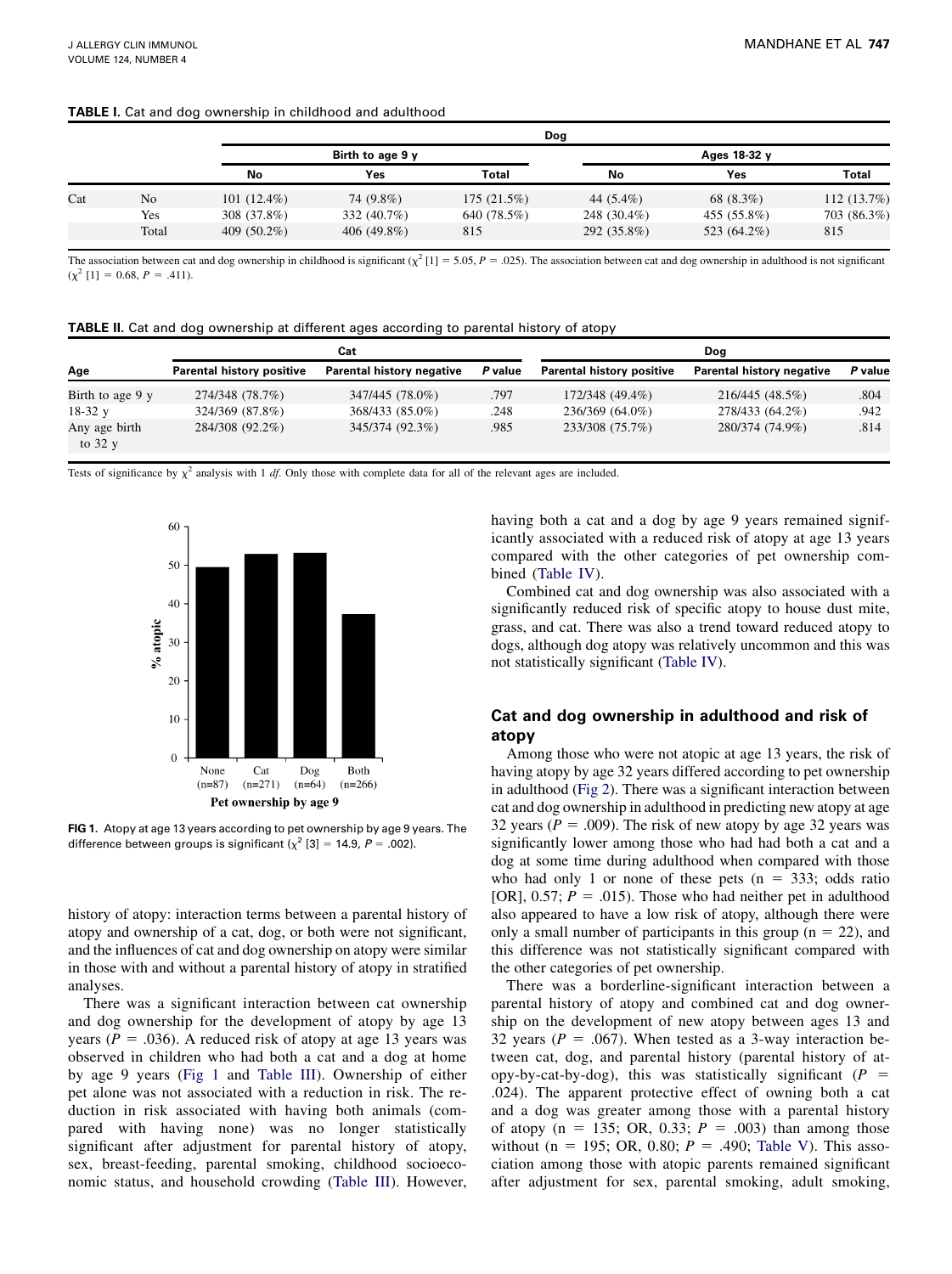<span id="page-3-0"></span>

|  |  |  |  |  | <b>TABLE III.</b> Childhood ownership of cats and dogs and development of any atopy by age 13 years |  |  |  |  |
|--|--|--|--|--|-----------------------------------------------------------------------------------------------------|--|--|--|--|
|--|--|--|--|--|-----------------------------------------------------------------------------------------------------|--|--|--|--|

|      |     |            | Unadjusted ( $n = 688$ ) |                          |                   |     |            | Adjusted ( $n = 674$ ) |               |         |
|------|-----|------------|--------------------------|--------------------------|-------------------|-----|------------|------------------------|---------------|---------|
| Pet  | No. | Atopic (%) | ΟR                       | 95% CI                   | P value           | No. | Atopic (%) | ΟR                     | 95% CI        | P value |
| None | 87  | 43 (49.4)  |                          | $\overline{\phantom{a}}$ | $\hspace{0.05cm}$ | 87  | 43 (49.4)  |                        | -             |         |
| Cat  | 271 | 143 (52.8) | 1.14                     | $0.71 - 1.85$            | .587              | 267 | 141 (52.8) | 1.20                   | $0.72 - 1.99$ | .487    |
| Dog  | 64  | 34(53.1)   | 1.16                     | $0.61 - 2.21$            | .653              | 62  | 33 (53.2)  | 1.08                   | $0.54 - 2.13$ | .832    |
| Both | 266 | 99 (37.2)  | 0.61                     | $0.37 - 0.99$            | .045              | 258 | 97 (37.6)  | 0.70                   | $0.41 - 1.17$ | .170    |

The total number of participants in each pet ownership category and the number (percentage) who were atopic at age 13 years are shown. ORs (95% CIs) and P values are from logistic regression analyses by using the group who had not lived with either pet by age 9 years as the reference category. Adjusted analyses adjust for sex, parental history of atopy, breast-feeding, parental smoking, socioeconomic status, and household crowding.

| TABLE IV. Ownership of both a cat and a dog and development of any atopy and specific atopy by age 13 years |  |  |  |  |  |
|-------------------------------------------------------------------------------------------------------------|--|--|--|--|--|
|-------------------------------------------------------------------------------------------------------------|--|--|--|--|--|

|           |                |      | Unadjusted ( $n = 688$ ) |         | Adjusted ( $n = 674$ ) |           |               |         |  |
|-----------|----------------|------|--------------------------|---------|------------------------|-----------|---------------|---------|--|
| Allergen  | Atopic (%)     | ΟR   | 95% CI                   | P value | Atopic (%)             | <b>OR</b> | 95% CI        | P value |  |
| Any       | 319 $(46.4\%)$ | 0.54 | $0.40 - 0.74$            | < .001  | 314 $(46.6\%)$         | 0.61      | $0.44 - 0.86$ | .004    |  |
| Dust mite | $213(31.0\%)$  | 0.58 | $0.41 - 0.82$            | .002    | 211 (31.3%)            | 0.65      | $0.45 - 0.93$ | .019    |  |
| Grass     | 231 (33.6%)    | 0.58 | $0.41 - 0.81$            | .001    | $226(33.5\%)$          | 0.66      | $0.46 - 0.94$ | .021    |  |
| Cat       | $92(13.4\%)$   | 0.58 | $0.36 - 0.95$            | .029    | $92(13.6\%)$           | 0.68      | $0.41 - 1.13$ | .135    |  |
| $\log$    | $38(5.5\%)$    | 0.63 | $0.31 - 1.29$            | .209    | 38 (5.5%)              | 0.73      | $0.35 - 1.56$ | .422    |  |

The numbers (percentages) of participants who were atopic to each allergen at age 13 years are shown. Analyses were performed with logistic regression using ownership of both a cat and a dog by age 9 years (compared with no pets or just 1 type of pet) as the predictor. Adjusted analyses adjust for sex, parental history of atopy, breast-feeding, parental smoking, socioeconomic status, and household crowding.



FIG 2. Atopy at age 32 years according to pet ownership since age 18 years. Analyses are restricted to these who were not atopic at age 13 years. The difference between groups is significant ( $\chi^2$  [3] = 10.0, P = .019).

household crowding, breast-feeding, childhood and adult socioeconomic status, and pet ownership in childhood ( $n =$ 127; OR, 0.33;  $P = .021$ ). Pet ownership before age 9 years was not a significant predictor of the development of atopy in these models.

Combined cat and dog ownership was also associated with a lower risk of new atopy to house dust mite among those with atopic parents. The association with a reduced risk of grass atopy was of borderline significance ([Table V\)](#page-4-0). Among participants with a parental history of atopy, very few who were not already atopic by age 13 years had specific cat  $(n = 9)$  or dog  $(n = 1)$ atopy by age 32 years.

# **DISCUSSION**

The findings from this study support the hypothesis that living with cats and dogs during childhood influences the development of atopy and suggest that these exposures also influence the development of atopy in young adults. The apparent protective effect of living with pets was only observed among those who had both a cat and a dog. The reduction in risk among those with cats and dogs was not specific to animal allergens but included multiple allergens, including house dust mite and grass. These associations were independent of a number of other known childhood risk factors for the development of atopy. However, in adulthood the protective effect of having both pets on the development of new atopy was only observed among those with a family history of atopy.

Importantly, our findings cannot be explained by selection or avoidance bias in pet ownership caused by a parental history of atopy. Parents with a history of asthma or hay fever were no less likely to have cats or dogs in the home at the time of the child's birth and were no more or less likely to acquire a cat or dog or to get rid of an existing cat or dog in the first 9 years of the child's life. Parents of children who had atopy by age 13 years were also no more or less likely to have acquired or removed a pet from the home before age 9 years, suggesting that household pet ownership was not influenced by allergies developing in the child. Adults whose parents were atopic were not less likely to have cats or dogs at home between the ages of 18 and 32 years. The development of specific cat atopy by age 13 years did not influence the likelihood of living with a cat as an adult, although there was a (nonsignificant) trend for those who were allergic to dogs at age 13 years to be less likely to have a dog in adulthood. It seems very unlikely that this trend influenced the findings because the analyses regarding new adult atopy were restricted to those who were not atopic at age 13 years. Thus it is improbable that these associations can be explained by avoidance of pets by those at higher risk of atopy ("reverse causation").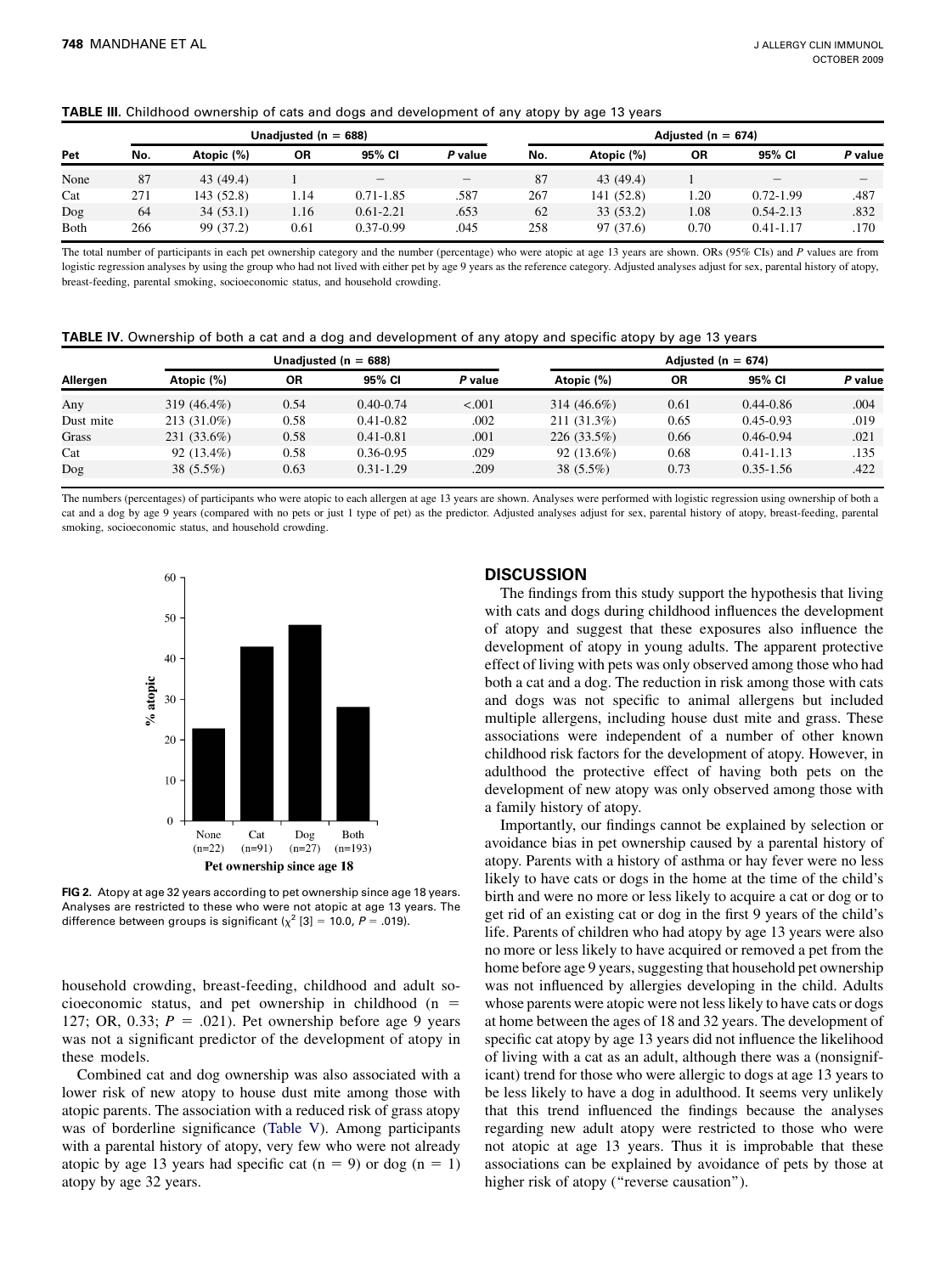<span id="page-4-0"></span>

| TABLE V. Ownership of both a cat and a dog and development of atopy between ages 13 and 32 years |  |
|--------------------------------------------------------------------------------------------------|--|
|--------------------------------------------------------------------------------------------------|--|

|           |              |      | Parental history of atopy $(n = 135)$ |         |               |      | No parental history of atopy ( $n = 195$ ) |         |
|-----------|--------------|------|---------------------------------------|---------|---------------|------|--------------------------------------------|---------|
| Allergen  | Atopic (%)   | ΟR   | 95% CI                                | P value | Atopic (%)    | ΟR   | 95% CI                                     | P value |
| Any       | 51 (37.8%)   | 0.33 | $0.16 - 0.68$                         | .003    | 59 (30.0%)    | 0.80 | $0.43 - 1.49$                              | .490    |
| Dust mite | $27(20.0\%)$ | 0.42 | $0.18 - 0.99$                         | .049    | 40 $(20.5\%)$ | 0.98 | 0.48-1.97                                  | .949    |
| Grass     | 28 (20.7%)   | 0.47 | $0.20 - 1.08$                         | .076    | 28 (14.4%)    | 0.58 | $0.26 - 1.30$                              | .185    |

The numbers (percentages) of participants who were atopic to each allergen at age 32 years are shown. Analyses are restricted to those who were not already atopic at age 13 years. Analyses were performed with logistic regression using ownership of both a cat and dog between ages 18 and 32 years (compared with no pets or just 1 type of pet) as the predictor.

The definition of a positive skin prick test response varies in different studies and circumstances. A wheal size of 3 mm is widely used clinically, but this might not be sufficiently sensitive for epidemiologic research. Indeed, a recent report suggests that any wheal (ie, >0 mm) is the most appropriate criterion for epidemiologic studies. $39$  In keeping with previous publications from this cohort, we defined atopy as a wheal with a diameter at least 2 mm larger than that produced by the negative con-trol.<sup>[34,36-38](#page-5-0)</sup> However, analyses using a cutoff point of 3 mm provided similar findings (see Tables E2 and E3 in this article's Online Repository at [www.jacionline.org](http://www.jacionline.org)).

As far as we are aware, this is the first time that an interaction between living with a cat and living with a dog has been reported. As such, this finding should be interpreted with caution, although the fact that this was a consistent finding for both childhood and adulthood suggests that this is unlikely to be a type I error. This observation might help to explain some of the inconsistency in the literature on pet keeping and atopy. Those who owned just one of these types of animal were not less likely to have atopy. However, if ownership of dogs and cats was considered separately, dog owners appeared to be protected against atopy because more than 80% of dog owners also had a cat. By contrast, cat ownership appeared less protective against atopy because a lower proportion of cat owners also had a dog ([Table I](#page-2-0)). Hence the frequency of cat and dog ownership within the population and the pattern of co-ownership of these animals might influence their apparent effects on the risk for atopy. It is possible that differences in the frequency of combined cat and dog ownership in different populations explain some of the conflicting findings with regard to the effects of pet ownership on atopy and whether cats or dogs are most protective.

It is not clear why both dogs and cats appear necessary to protect against atopy. It is possible that this is simply a dose effect: those with both animals at home might have greater exposure to these animals. On the other hand, cat and dog allergens have different biochemical and pathogenic characteristics. $40,41$  Fel d 1, the main cat allergen, belongs to the group of secretoglobins, whereas Can f 1, the major dog allergen, belongs to the family of lipocalins. It is possible that exposure to a range of different allergens has immunomodulatory effects that do not occur with exposure to a single allergen. Hence exposure to both animals appeared to protect against atopy to indoor and outdoor allergens, such as house dust mite and grass, as well as against specific animal atopy. Living with animals also results in endotoxin and bacterial exposures, $12,42$  which might also be immunomodulatory. It is plausible that having both animals results in a wider range of these exposures and that it is this, rather than exposure to animal

allergens per se, that influences the risk of atopy. Unfortunately, we do not have measures of allergen or endotoxin exposure to explore these questions.

The main limitation of this analysis is the fact that although 101 (12.4%) Study members had no cat or dog at home during the first 9 years of life, only 22 of those at risk for atopy in adulthood (ie, not already atopic at age 13 years) had not had either a pet cat or dog at home between the ages of 18 and 32 years. Only 7 of these had a history of parental history of atopy. Hence our ability to assess the influence of not having either pet in adulthood was limited. Therefore our analyses of adult-onset atopy primarily compared living with 1 animal to living with both. The high rate of pet ownership (particularly cats) might also limit the generalizability of these findings to populations with lower rates of pet ownership. Another limitation is that information on childhood dog and cat ownership was obtained retrospectively at age 9 years. This might have introduced some recall errors for the ages at which the Study members were exposed, but it seems unlikely that there will have been substantial misclassification as to whether the Study members had ever had a dog or cat at home. Those with missing data on pet ownership were less likely to be atopic, although this seems unlikely to bias the findings of the analyses among those with complete information.

This study also has a number of strengths. It is a population-based cohort with a high rate of participation and a long duration of follow-up. Atopy was objectively assessed with skin prick tests. Information on parental history of asthma and hay fever enables us to assess the (lack of) pet avoidance by families with a history of atopic disease. Taken together, these findings add considerable support to previous observations that pet ownership is associated with a lower risk for allergic sensitization during childhood and provide an additional observation that this protective effect might continue into adult life. We have observed for the first time that there may also be a synergistic interaction between cat and dog ownership in protecting against the development of atopy.

These findings might create difficulties in making decisions regarding the potential health effects of owning a pet. Parents with allergies are often advised not to have cats or dogs in the home. However, avoiding these pets appears to increase the risk of their child developing allergies. On the other hand, if a child becomes sensitized to his or her pet, studies indicate that continuing exposure can lead to increasing symptoms and less satisfactory asthma control.<sup>[43](#page-5-0)</sup> If parents with atopy decide to own a pet, our data suggest that combined cat and dog ownership might be necessary to confer a protective effect.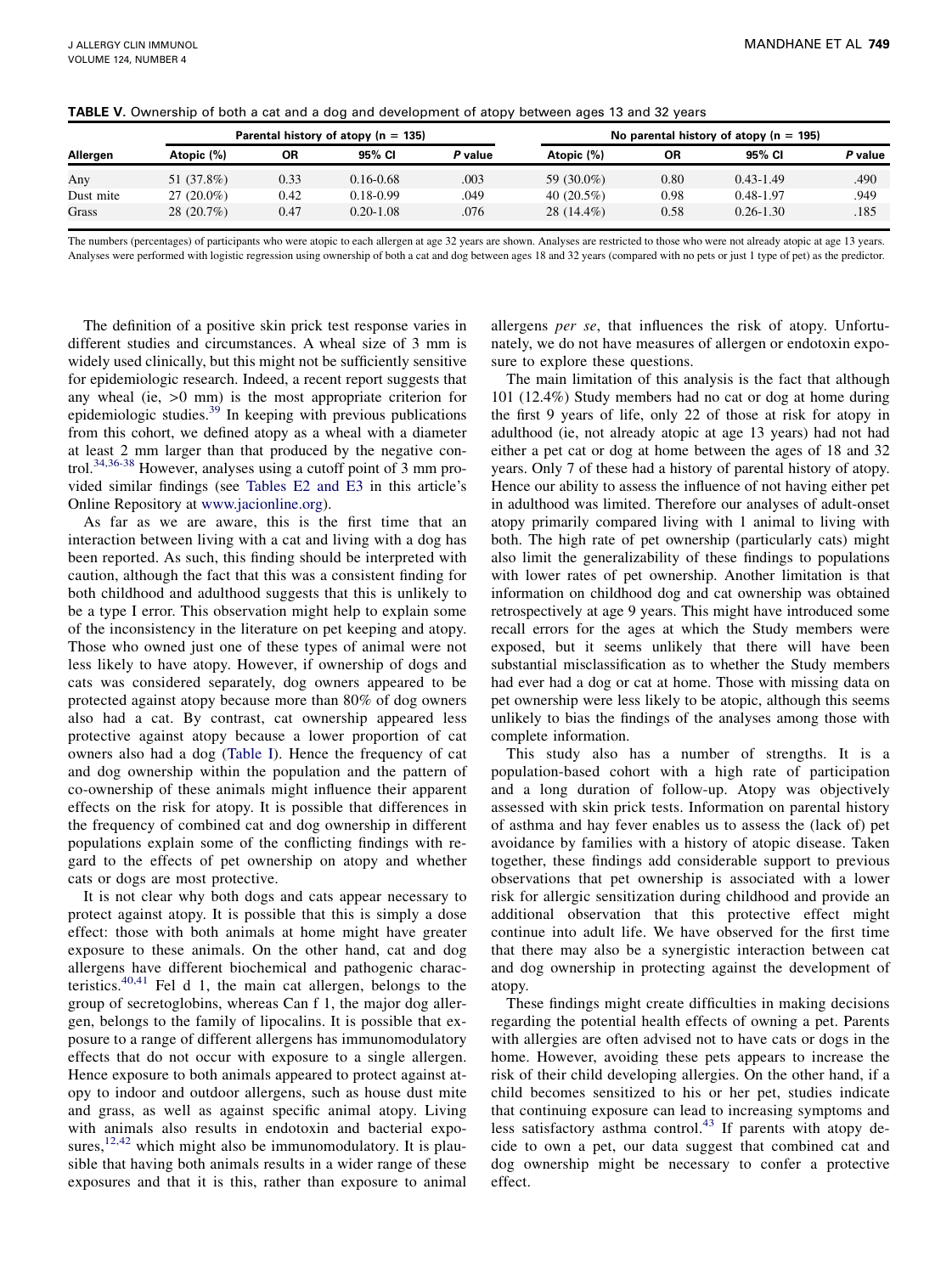<span id="page-5-0"></span>We thank the Study members and their parents for their continued support. We also thank Dr Phil A. Silva, the study founder.

#### Key messages

- <sup>d</sup> Children living with cats and dogs had a lower risk of atopy.
- <sup>d</sup> Adults living with cats and dogs also had a lower risk of atopy.
- The reduced risk of atopy was only found in those who had both animals: exposure to just a cat or dog alone was not protective.

#### REFERENCES

- 1. Hesselmar B, Aberg N, Aberg B, Eriksson B, Bjorksten B. Does early exposure to cat or dog protect against later allergy development? Clin Exp Allergy 1999;29: 611-7.
- 2. Linneberg A, Nielsen NH, Madsen F, Frolund L, Dirksen A, Jorgensen T. Factors related to allergic sensitization to aeroallergens in a cross-sectional study in adults: the Copenhagen Allergy Study. Clin Exp Allergy 2001;31:1409-17.
- 3. Custovic A, Hallam CL, Simpson BM, Craven M, Simpson A, Woodcock A. Decreased prevalence of sensitization to cats with high exposure to cat allergen. J Allergy Clin Immunol 2001;108:537-9.
- 4. Kilpelainen M, Terho EO, Helenius H, Koskenvuo M. Childhood farm environment and asthma and sensitization in young adulthood. Allergy 2002;57:1130-5.
- 5. Ownby DR, Johnson CC, Peterson EL. Exposure to dogs and cats in the first year of life and risk of allergic sensitization at 6 to 7 years of age. JAMA 2002;288: 963-72.
- 6. Perzanowski MS, Ronmark E, Platts-Mills TA, Lundback B. Effect of cat and dog ownership on sensitization and development of asthma among preteenage children. Am J Respir Crit Care Med 2002;166:696-702.
- 7. Oryszczyn MP, Annesi-Maesano I, Charpin D, Kauffmann F. Allergy markers in adults in relation to the timing of pet exposure: the EGEA study. Allergy 2003; 58:1136-43.
- 8. de Meer G, Toelle BG, Ng K, Tovey E, Marks GB. Presence and timing of cat ownership by age 18 and the effect on atopy and asthma at age 28. J Allergy Clin Immunol 2004;113:433-8.
- 9. von Hertzen L, Makela MJ, Petays T, Jousilahti P, Kosunen TU, Laatikainen T, et al. Growing disparities in atopy between the Finns and the Russians: a comparison of 2 generations. J Allergy Clin Immunol 2006;117:151-7.
- 10. Takkouche B, Gonza´lez-Barcala FJ, Etminan M, FitzGerald M. Exposure to furry pets and the risk of asthma and allergic rhinitis: a meta-analysis. Allergy 2008;63: 857-64.
- 11. Remes ST, Castro-Rodriguez JA, Holberg CJ, Martinez FD, Wright AL. Dog exposure in infancy decreases the subsequent risk of frequent wheeze but not of atopy. J Allergy Clin Immunol 2001;108:509-15.
- 12. Campo P, Kalra HK, Levin L, Reponen T, Olds R, Lummus ZL, et al. Influence of dog ownership and high endotoxin on wheezing and atopy during infancy. J Allergy Clin Immunol 2006;118:1271-8.
- 13. Brussee JE, Smit HA, van Strien RT, Corver K, Kerkhof M, Wijga AH, et al. Allergen exposure in infancy and the development of sensitization, wheeze, and asthma at 4 years. J Allergy Clin Immunol 2005;115:946-52.
- 14. Vargas C, Bustos P, Diaz PV, Amigo H, Rona RJ. Childhood environment and atopic conditions, with emphasis on asthma in a Chilean agricultural area. J Asthma 2008;45:73-8.
- 15. Al-Mousawi MS, Lovel H, Behbehani N, Arifhodzic N, Woodcock A, Custovic A. Asthma and sensitization in a community with low indoor allergen levels and low pet-keeping frequency. J Allergy Clin Immunol 2004;114:1389-94.
- 16. Perzanowski MS, Chew GL, Divjan A, Johnson A, Goldstein IF, Garfinkel RS, et al. Cat ownership is a risk factor for the development of anti-cat IgE but not current wheeze at age 5 years in an inner-city cohort. J Allergy Clin Immunol 2008; 121:1047-52.
- 17. Litonjua AA, Milton DK, Celedon JC, Ryan L, Weiss ST, Gold DR. A longitudinal analysis of wheezing in young children: the independent effects of early life expo-

sure to house dust endotoxin, allergens, and pets. J Allergy Clin Immunol 2002; 110:736-42.

- 18. Apelberg BJ, Aoki Y, Jaakkola JJ. Systematic review: exposure to pets and risk of asthma and asthma-like symptoms. J Allergy Clin Immunol 2001;107:455-60.
- 19. Anyo G, Brunekreef B, de Meer G, Aarts F, Janssen NA, van Vliet P. Early, current and past pet ownership: associations with sensitization, bronchial responsiveness and allergic symptoms in school children. Clin Exp Allergy 2002;32:361-6.
- 20. Nafstad P, Magnus P, Gaarder PI, Jaakkola JJ. Exposure to pets and atopy-related diseases in the first 4 years of life. Allergy 2001;56:307-12.
- 21. Wijga A, Smit HA, Brunekreef B, Gerritsen J, Kerkhof M, Koopman LP, et al. Are children at high familial risk of developing allergy born into a low risk environment? The PIAMA Birth Cohort Study. Prevention and Incidence of Asthma and Mite Allergy. Clin Exp Allergy 2001;31:576-81.
- 22. Jaakkola JJ, Jaakkola N, Piipari R, Jaakkola MS. Pets, parental atopy, and asthma in adults. J Allergy Clin Immunol 2002;109:784-8.
- 23. Almqvist C, Egmar AC, van Hage-Hamsten M, Berglind N, Pershagen G, Nordvall SL, et al. Heredity, pet ownership, and confounding control in a population-based birth cohort. J Allergy Clin Immunol 2003;111:800-6.
- 24. Bornehag CG, Sundell J, Hagerhed L, Janson S. Pet-keeping in early childhood and airway, nose and skin symptoms later in life. Allergy 2003;58:939-44.
- 25. Svanes C, Zock JP, Anto J, Dharmage S, Norback D, Wjst M, et al. Do asthma and allergy influence subsequent pet keeping? An analysis of childhood and adulthood. J Allergy Clin Immunol 2006;118:691-8.
- 26. Eller E, Roll S, Chen CM, Herbarth O, Wichmann HE, von Berg A, et al. Metaanalysis of determinants for pet ownership in 12 European birth cohorts on asthma and allergies: a GA2LEN initiative. Allergy 2008;63:1491-8.
- 27. Kimbell-Dunn M, Bradshaw L, Slater T, Erkinjuntti-Pekkanen R, Fishwick D, Pearce N. Asthma and allergy in New Zealand farmers. Am J Ind Med 1999;35: 51-7.
- 28. Braun-Fahrlander C. Allergic diseases in farmers' children. Pediatr Allergy Immunol 2000;11(suppl 13):19-22.
- 29. Braback L. Does farming provide protection from asthma and allergies? Acta Paediatr 2002;91:1147-9.
- 30. Svanes C, Jarvis D, Chinn S, Burney P. Childhood environment and adult atopy: results from the European Community Respiratory Health Survey. J Allergy Clin Immunol 1999;103:415-20.
- 31. Custovic A, Simpson BM, Simpson A, Hallam CL, Marolia H, Walsh D, et al. Current mite, cat, and dog allergen exposure, pet ownership, and sensitization to inhalant allergens in adults. J Allergy Clin Immunol 2003;111:402-7.
- 32. Bufford JD, Reardon CL, Li Z, Roberg KA, DaSilva D, Eggleston PA, et al. Effects of dog ownership in early childhood on immune development and atopic diseases. Clin Exp Allergy 2008;38:1635-43.
- 33. Perkin MR, Strachan DP. Which aspects of the farming lifestyle explain the inverse association with childhood allergy? J Allergy Clin Immunol 2006;117:1374-81.
- 34. Sears MR, Herbison GP, Holdaway MD, Hewitt CJ, Flannery EM, Silva PA. The relative risks of sensitivity to grass pollen, house dust mite and cat dander in the development of asthma. Clin Exp Allergy 1989;19:419-24.
- 35. Silva PA, Stanton WR. From child to adult: the Dunedin Multidisciplinary Health and Development Study. Auckland: Oxford University Press; 1996.
- 36. Hancox RJ, Welch D, Poulton R, Taylor DR, McLachlan CR, Greene JM, et al. Cigarette smoking and allergic sensitization: a 32-year population-based cohort study. J Allergy Clin Immunol 2008;121:38-42 e3.
- 37. Sears MR, Greene JM, Willan AR, Taylor DR, Flannery EM, Cowan JO, et al. Long-term relation between breastfeeding and development of atopy and asthma in children and young adults: a longitudinal study. Lancet 2002;360:901-7.
- 38. Hancox RJ, Milne BJ, Taylor DR, Greene JM, Cowan JO, Flannery EM, et al. Relationship between socioeconomic status and asthma: a longitudinal cohort study. Thorax 2004;59:376-80.
- 39. Bousquet PJ, Chatzi L, Jarvis D, Burney P. Assessing skin prick tests reliability in ECRHS-I. Allergy 2008;63:341-6.
- 40. Virtanen T. Lipocalin allergens. Allergy 2001;56(suppl 67):48-51.
- 41. Kaiser L, Gronlund H, Sandalova T, Ljunggren HG, van Hage-Hamsten M, Achour A, et al. The crystal structure of the major cat allergen Fel d 1, a member of the secretoglobin family. J Biol Chem 2003;278:37730-5.
- 42. Strachan DP. Hay fever, hygiene, and household size. BMJ 1989;299:1259-60.
- 43. Murray CS, Poletti G, Kebadze T, Morris J, Woodcock A, Johnston SL, et al. Study of modifiable risk factors for asthma exacerbations: virus infection and allergen exposure increase the risk of asthma hospital admissions in children. Thorax 2006;61: 376-82.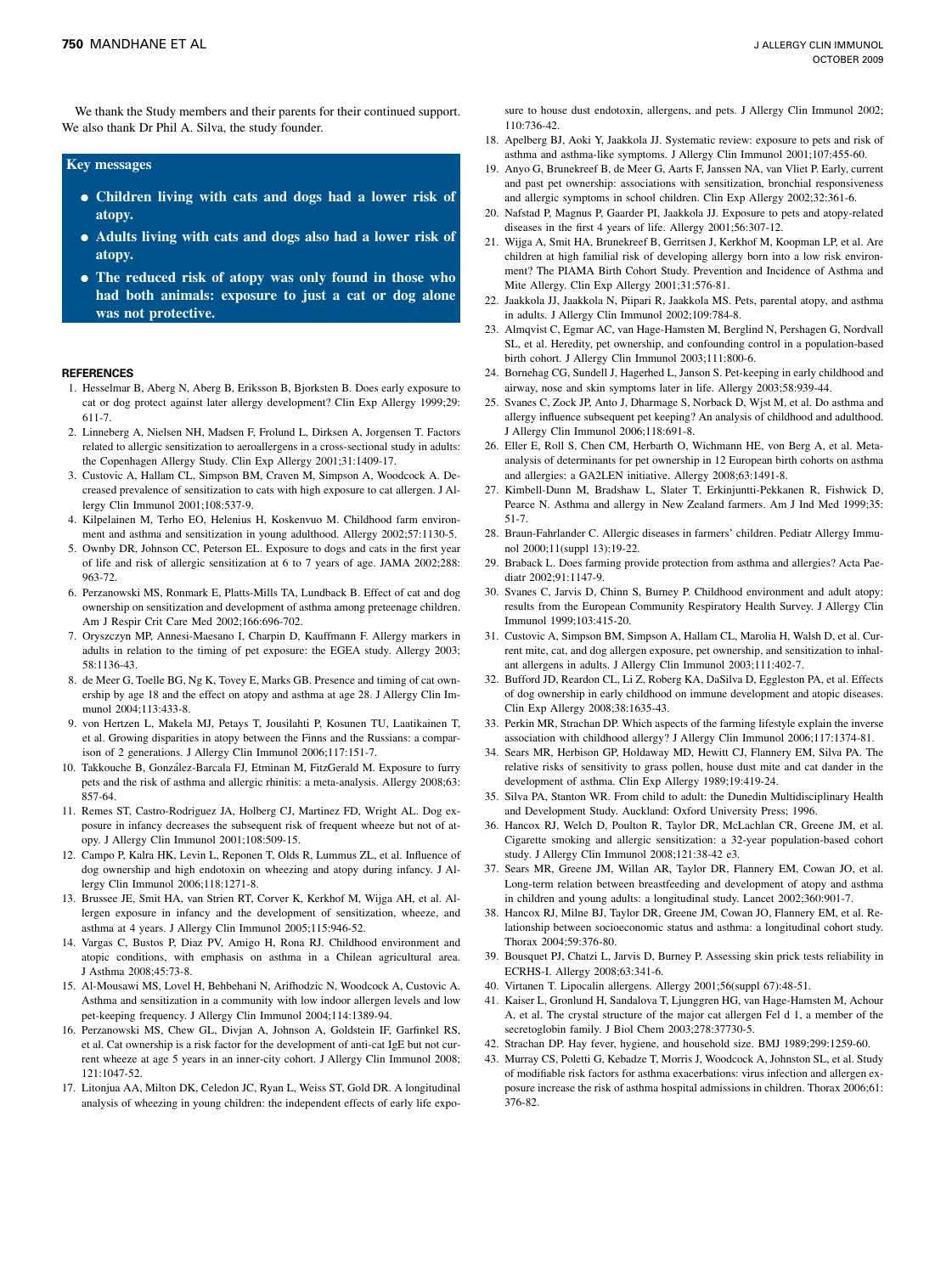#### <span id="page-6-0"></span>REFERENCES

- E1. Elley WB, Irving JC. The Elley-Irving socio-economic index 1981 census revision. N Z J Educ Stud 1985;29:115-28.
- E2. Hancox RJ, Milne BJ, Taylor DR, Greene JM, Cowan JO, Flannery EM, et al. Relationship between socioeconomic status and asthma: a longitudinal cohort study. Thorax 2004;59:376-80.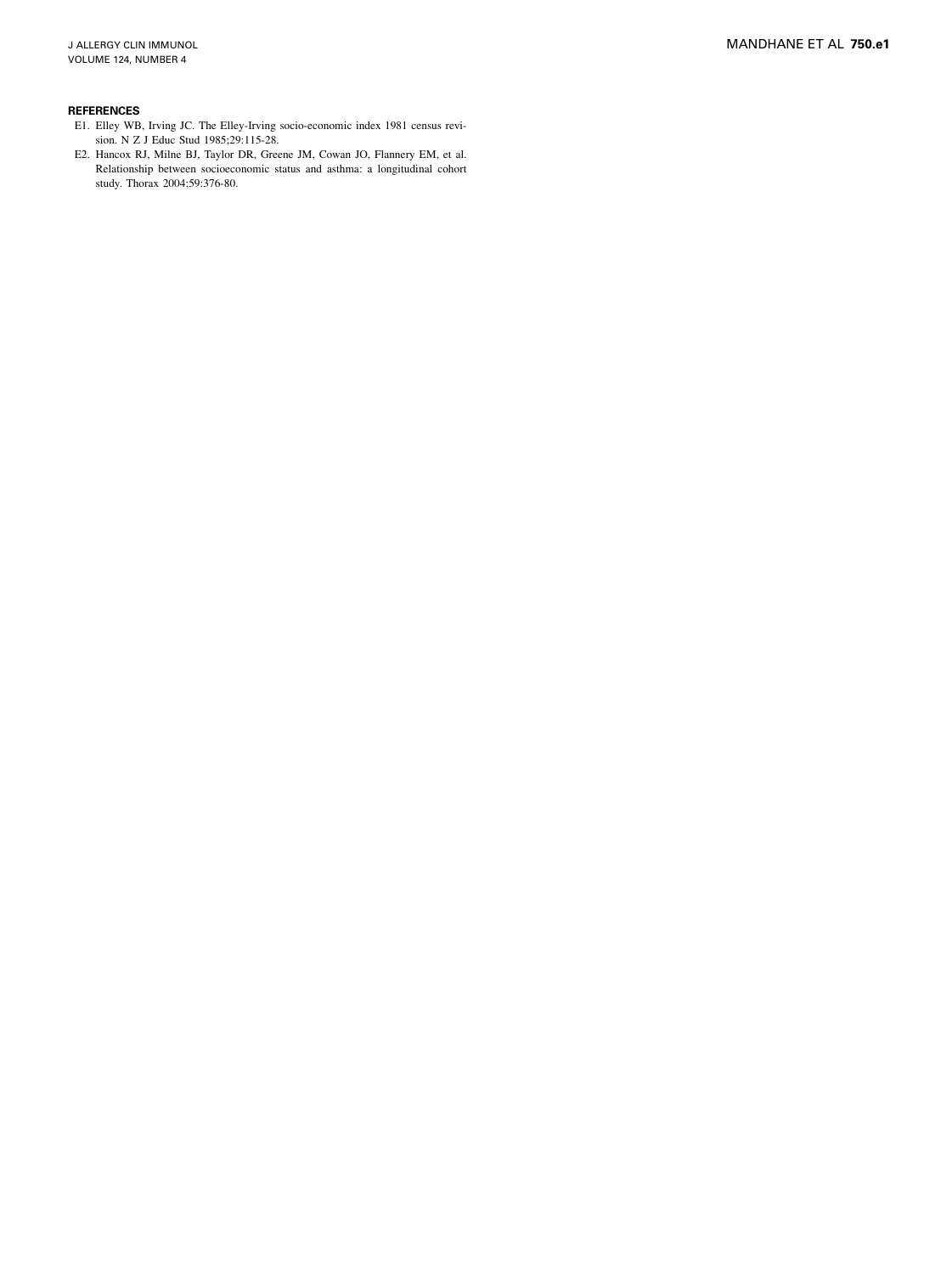# TABLE E1. Comparisons of those with complete pet data for childhood and adulthood with those with missing data

|                                 |       | Complete pet data |       | <b>Missing pet data</b> |         |
|---------------------------------|-------|-------------------|-------|-------------------------|---------|
|                                 | Total | No. (%)           | Total | No. (%)                 | P value |
| Male sex                        | 688   | 359 (52)          | 284   | 136(48)                 | .223    |
| Parental history of atopy       | 682   | 308 (45)          | 233   | 98 (42)                 | .411    |
| Breast-fed                      | 686   | 348(51)           | 284   | 133(47)                 | .269    |
| Parents smoked                  | 688   | 418 (61)          | 238   | 142(60)                 | .766    |
| $Crowding*$                     | 688   | 272(40)           | 284   | 127(45)                 | .135    |
| High childhood SES <sup>†</sup> | 687   | 237(35)           | 281   | 98 (35)                 | .911    |
| High adult SES <sup>†</sup>     | 687   | 349(51)           | 284   | 134(47)                 | .305    |
| Smoking at age 32 y             | 688   | 237(34)           | 284   | 106(37)                 | .393    |
| Atopy at 13 y                   | 602   | 286 (48)          | 97    | 29(30)                  | .001    |
| Atopy at 32 y                   | 680   | 416(61)           | 266   | 144 (54)                | .048    |

The total number of participants available for these comparisons is based on the 972 participants assessed at age 32 years (96% of the surviving cohort). The number for each comparison is less than this if data on the var

SES, Socioeconomic status.

\*Crowding is defined as 2 rooms per child or less.

-High childhood and adult socioeconomic status are defined as an Elley-Irving score of 3 or less. This is a 6-point scale of the Study members' (or their parents') occupation. The scale is based on the educational level and income associated with that occupation in the New Zealand census (6 = unskilled laborer, 1 = professional).<sup>[E1,E2](#page-6-0)</sup>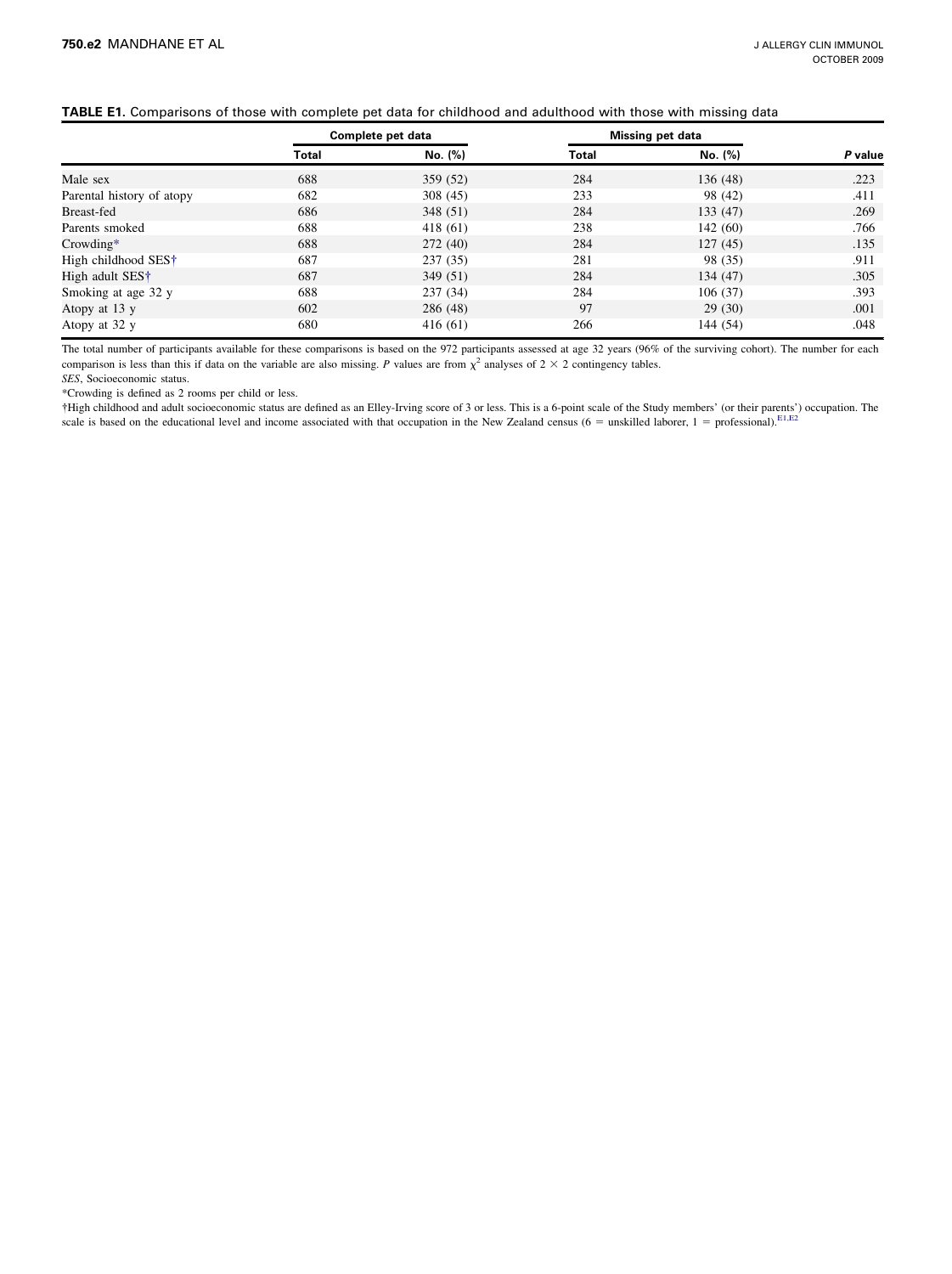|              |     |            |                          | . .           |                          |     | . .        |                        |               |         |
|--------------|-----|------------|--------------------------|---------------|--------------------------|-----|------------|------------------------|---------------|---------|
|              |     |            | Unadjusted ( $n = 688$ ) |               |                          |     |            | Adjusted ( $n = 674$ ) |               |         |
| Pet          | No. | Atopic (%) | ΟR                       | 95% CI        | P value                  | No. | Atopic (%) | <b>OR</b>              | 95% CI        | P value |
| None         | 87  | 36(41.4)   |                          |               | $\overline{\phantom{a}}$ | 87  | 36(41.4)   |                        |               |         |
| Cat          | 271 | 119 (43.9) | 1.11                     | $0.68 - 1.81$ | .678                     | 267 | 118 (44.2) | 1.16                   | $0.69 - 1.95$ | .566    |
| Dog          | 64  | 28(43.8)   | 1.10                     | $0.57 - 2.12$ | .771                     | 62  | 27(43.6)   | 0.99                   | $0.50 - 1.98$ | .980    |
| <b>B</b> oth | 266 | 79 (29.7)  | 0.60                     | $0.36 - 0.99$ | .045                     | 258 | 78 (30.2)  | 0.69                   | $0.41 - 1.18$ | .173    |

The total number of participants in each pet ownership category and the number (percentage) who were atopic at age 13 years are shown. In these analyses atopy is defined as a wheal of at least 3 mm greater than the diluent control. Analyses were performed with logistic regression using the group with no pets as the reference category. The adjusted analyses adjust for sex, parental atopy, breast-feeding, parental smoking, socioeconomic status, and household crowding.